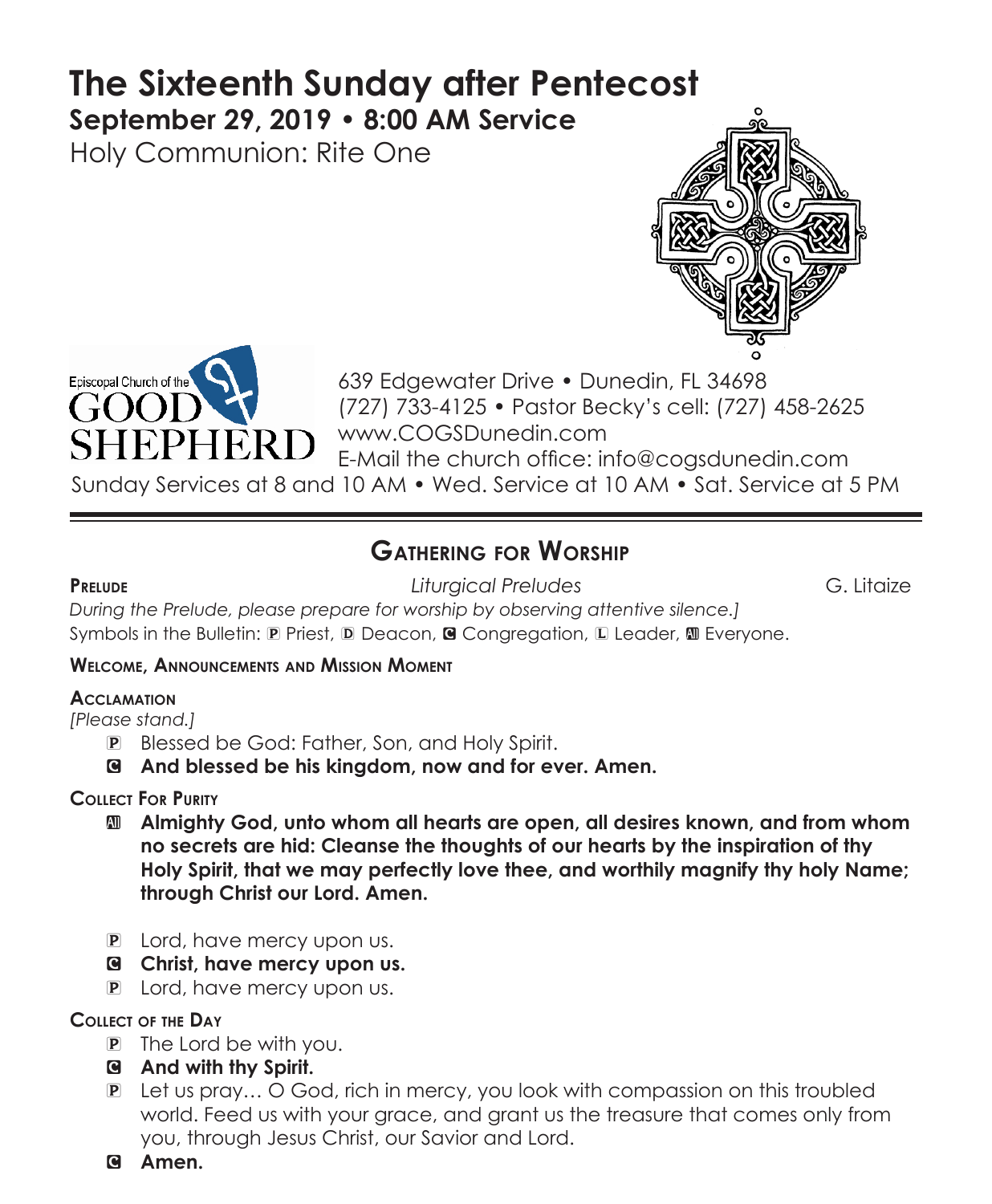# **WORD OF GOD**

**The Readings:** Amos 6:1a, 4–7 • Psalm 146 • 1 Timothy 6:6–10, 17–19 • Luke 16:19–31 *[Please be seated.]*

The First Reading

L *The First Reading is taken from Amos, chapter 6…*

 Doom to those resting comfortably in Zion and those trusting in Mount Samaria, who lie on beds of ivory, stretch out on their couches, eat lambs from the flock, and bull calves from the stall; who sing idle songs to the sound of the harp, and, like David, compose tunes on musical instruments; who drink bowls of wine, put the best of oils on themselves, but who aren't grieved over the ruin of Joseph! Therefore, they will now be the first to be taken away, and the feast of those who lounged at the table will pass away.

- L The Word of the Lord.
- C **Thanks be to God.**

The Psalm: [*read responsively*, **L** Lector/**G** congregation]

- L *We will read responsively Psalm 146…*
- L Hallelujah! Praise the Lorp, O my soul! I will praise the Lorp as long as I live; I will sing praises to my God while I have my being.
- C **Put not your trust in rulers, nor in any child of earth, for there is no help in them.**
- L When they breathe their last, they return to earth, and in that day their thoughts perish.
- C **Happy are they who have the God of Jacob for their help! whose hope is in the Lord their God;**
- L Who made heaven and earth, the seas, and all that is in them; who keeps his promise for ever;
- C **Who gives justice to those who are oppressed, and food to those who hunger.**
- $L$  The Lord sets the prisoners free; the Lord opens the eyes of the blind; the Lord lifts up those who are bowed down;
- C **The Lord loves the righteous; the Lord cares for the stranger; he sustains the orphan and widow, but frustrates the way of the wicked.**
- L The Lord shall reign for ever, your God, O Zion, throughout all generations. Hallelujah!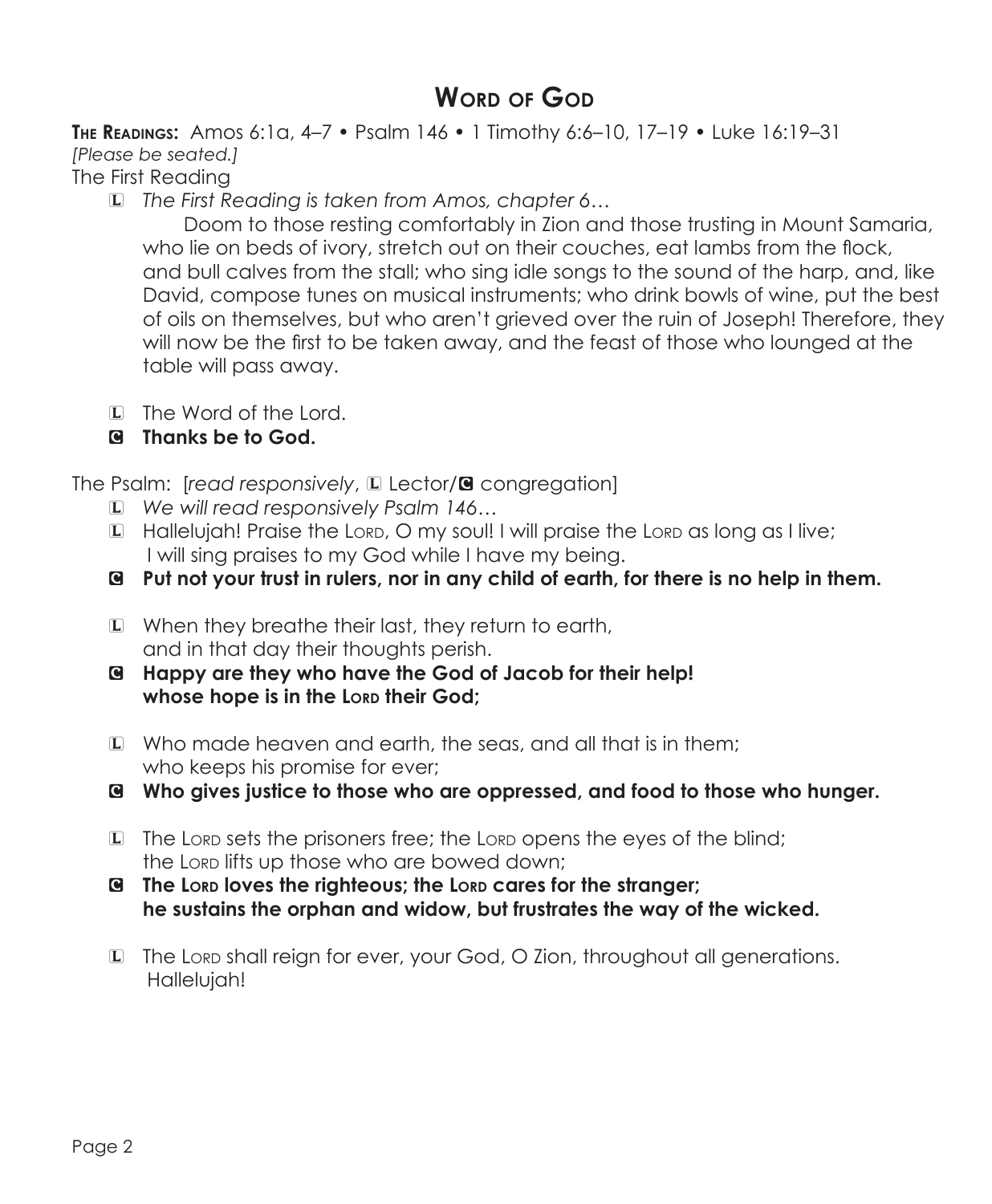The Second Reading:

L *The Second Reading is taken from 1 Timothy, chapter 6…*

Actually, godliness is a great source of profit when it is combined with being happy with what you already have. We didn't bring anything into the world and so we can't take anything out of it: we'll be happy with food and clothing. But people who are trying to get rich fall into temptation. They are trapped by many stupid and harmful passions that plunge people into ruin and destruction. The love of money is the root of all kinds of evil. Some have wandered away from the faith and have impaled themselves with a lot of pain because they made money their goal.

 Tell people who are rich at this time not to become egotistical and not to place their hope on their finances, which are uncertain. Instead, they need to hope in God, who richly provides everything for our enjoyment. Tell them to do good, to be rich in the good things they do, to be generous, and to share with others. When they do these things, they will save a treasure for themselves that is a good foundation for the future. That way they can take hold of what is truly life.

- L The Word of the Lord.
- C **Thanks be to God.**

# The Gospel:

*[Please stand.]*

- D The Holy Gospel of our Lord Jesus Christ according to Luke.
- C **Glory be to thee, O Lord.**

D [Jesus said,] "There was a certain rich man who clothed himself in purple and fine linen, and who feasted luxuriously every day. At his gate lay a certain poor man named Lazarus who was covered with sores. Lazarus longed to eat the crumbs that fell from the rich man's table. Instead, dogs would come and lick his sores.

 "The poor man died and was carried by angels to Abraham's side. The rich man also died and was buried. While being tormented in the place of the dead, he looked up and saw Abraham at a distance with Lazarus at his side. He shouted, 'Father Abraham, have mercy on me. Send Lazarus to dip the tip of his finger in water and cool my tongue, because I'm suffering in this flame.' But Abraham said, 'Child, remember that during your lifetime you received good things, whereas Lazarus received terrible things. Now Lazarus is being comforted and you are in great pain. Moreover, a great crevasse has been fixed between us and you. Those who wish to cross over from here to you cannot. Neither can anyone cross from there to us.'

 "The rich man said, 'Then I beg you, Father, send Lazarus to my father's house. I have five brothers. He needs to warn them so that they don't come to this place of agony.' Abraham replied, 'They have Moses and the Prophets. They must listen to them.' The rich man said, 'No, Father Abraham! But if someone from the dead goes to them, they will change their hearts and lives.' Abraham said, 'If they don't listen to Moses and the Prophets, then neither will they be persuaded if someone rises from the dead.'"

- D The Gospel of the Lord.
- C **Praise be to thee, O Christ.**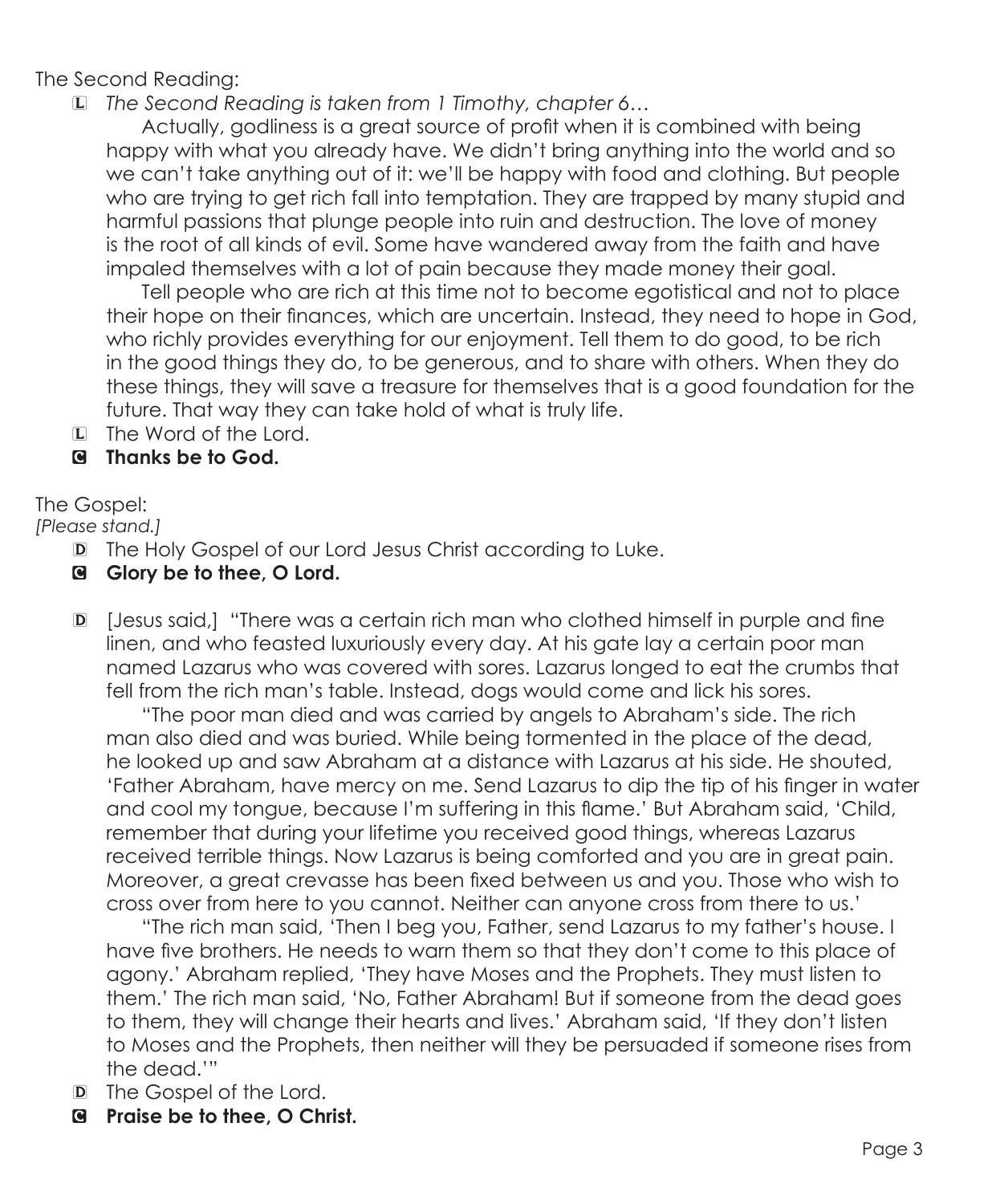*[Please be seated.]*

## **Nicene Creed**

*[Please stand.]*

C **We believe in one God, the Father, the Almighty, maker of heaven and earth, of all that is, seen and unseen.** 

 **We believe in one Lord, Jesus Christ, the only Son of God, eternally begotten of the Father, God from God, Light from Light, true God from true God, begotten, not made, of one Being with the Father. Through him all things were made. For us and for our salvation he came down from heaven: by the power of the Holy Spirit he became incarnate from the Virgin Mary, and was made man. For our sake he was crucified under Pontius Pilate; he suffered death and was buried. On the third day he rose again in accordance with the Scriptures; he ascended into heaven and is seated at the right hand of the Father. He will come again in glory to judge the living and the dead, and his kingdom will have no end.**

 **We believe in the Holy Spirit, the Lord, the giver of life, who proceeds from the Father and the Son. With the Father and the Son he is worshiped and glorified. He has spoken through the Prophets. We believe in one holy catholic and apostolic Church. We acknowledge one baptism for the forgiveness of sins. We look for the resurrection of the dead, and the life of the world to come. Amen.**

## **Prayers of the People**

*[Sit, stand, or kneel, as you prefer.]*

- D Let us pray for the whole state of Christ's Church and the world.
- L Almighty and everliving God, who in thy holy Word hast taught us to make prayers, and supplications, and to give thanks for all humanity: Receive these our prayers which we offer unto thy divine Majesty, beseeching thee to inspire continually the Universal Church with the spirit of truth, unity, and concord; and grant that all those who do confess thy holy Name may agree in the truth of thy holy Word, and live in unity and godly love. In the power of the Spirit,

# C **we pray to you.**

- L Give grace, O heavenly Father, to all bishops, especially to Michael, our Presiding Bishop; Dabney, our Bishop; Barry and Michael, our Assisting Bishops; Becky, our Rector; Cindy, our Deacon; Ann, our Priest Associate; to our companion diocese of the Dominican Republic; to these Episcopal Churches in our Diocese: St. Francis', Tampa; St. Peter's, Plant City; Holy Innocents, Valrico; to the Clearwater Deanery Collaboration Partners; and to all priests, deacons, and the laity in their ministry; that they may, both by their life and doctrine, set forth thy true and lively Word, and rightly and duly administer thy holy Sacraments. In the power of the Spirit,
- C **we pray to you.**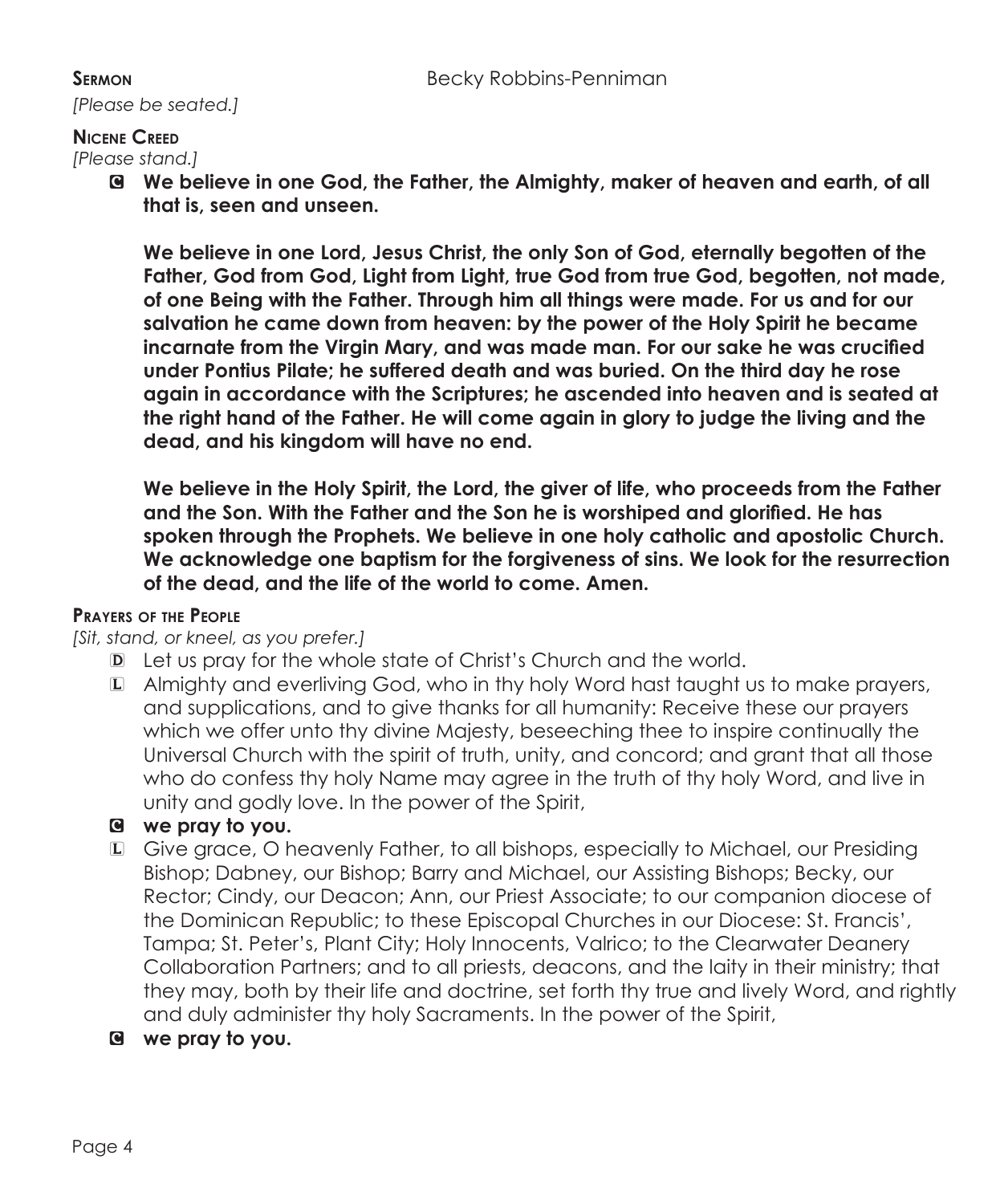L And to all thy people give thy heavenly grace, and especially to this congregation here present; that, with meek heart and due reverence, they may hear and receive thy holy Word, truly serving thee in holiness and righteousness all the days of their life. In the power of the Spirit,

# C **we pray to you.**

L We beseech thee also so to rule the hearts of those who bear the authority of government in this and every land, especially President Trump, that they may be led to wise decisions and right actions for the welfare and peace of the world. We pray that all God's children, especially those in the Middle East, might live in the hope of the world peace for which we are created. In the power of the Spirit,

# C **we pray to you.**

L And we most humbly beseech thee, of thy goodness, O Lord, to comfort and succor [*Add handwritten names from notebook*] and all those who, in this transitory life, are in trouble, sorrow, need, sickness, or any other adversity, especially those listed in the weekly news who have asked for our prayers. I now invite you to pray for others by name, aloud or in your hearts. [*Leave time…*] In the power of the Spirit,

# C **we pray to you.**

L Open, O Lord, the eyes of all people to behold thy gracious hand in all thy works, that, rejoicing in thy whole creation, they may honor thee with their substance, and be faithful stewards of thy bounty. We give thanks for the flowers given today and for all the blessings of this life. I invite you to name a blessing either silently or aloud. [*Leave time…* ] In the power of the Spirit,

# C **we pray to you.**

L And we also bless thy holy Name for all thy servants departed this life in thy faith and fear, [*especially… add names from notebook*]. Please add names of those on your heart, silently or aloud. [*Leave time…*] We beseech thee to grant them continual growth in thy love and service; and to grant us grace so to follow the good examples of all thy saints, that with them we may be partakers of thy heavenly kingdom. In the power of the Spirit,

## C **we pray to you.**

- L Grant these our prayers, O Father, for Jesus Christ's sake, our only Mediator and Advocate.
- C **Amen.**

## **Confession and Forgiveness of Sin**

*[Please stand or kneel, as you choose.]*

- D Let us humbly confess our sins unto Almighty God. [*Silence is kept.]* Most merciful God,*…*
- C **we confess that we have sinned against thee in thought, word, and deed, by what we have done, and by what we have left undone. We have not loved thee with our whole heart; we have not loved our neighbors as ourselves. We are truly sorry and we humbly repent. For the sake of thy Son Jesus Christ, have mercy on us and forgive us; that we may delight in thy will, and walk in thy ways, to the glory of thy Name. Amen.**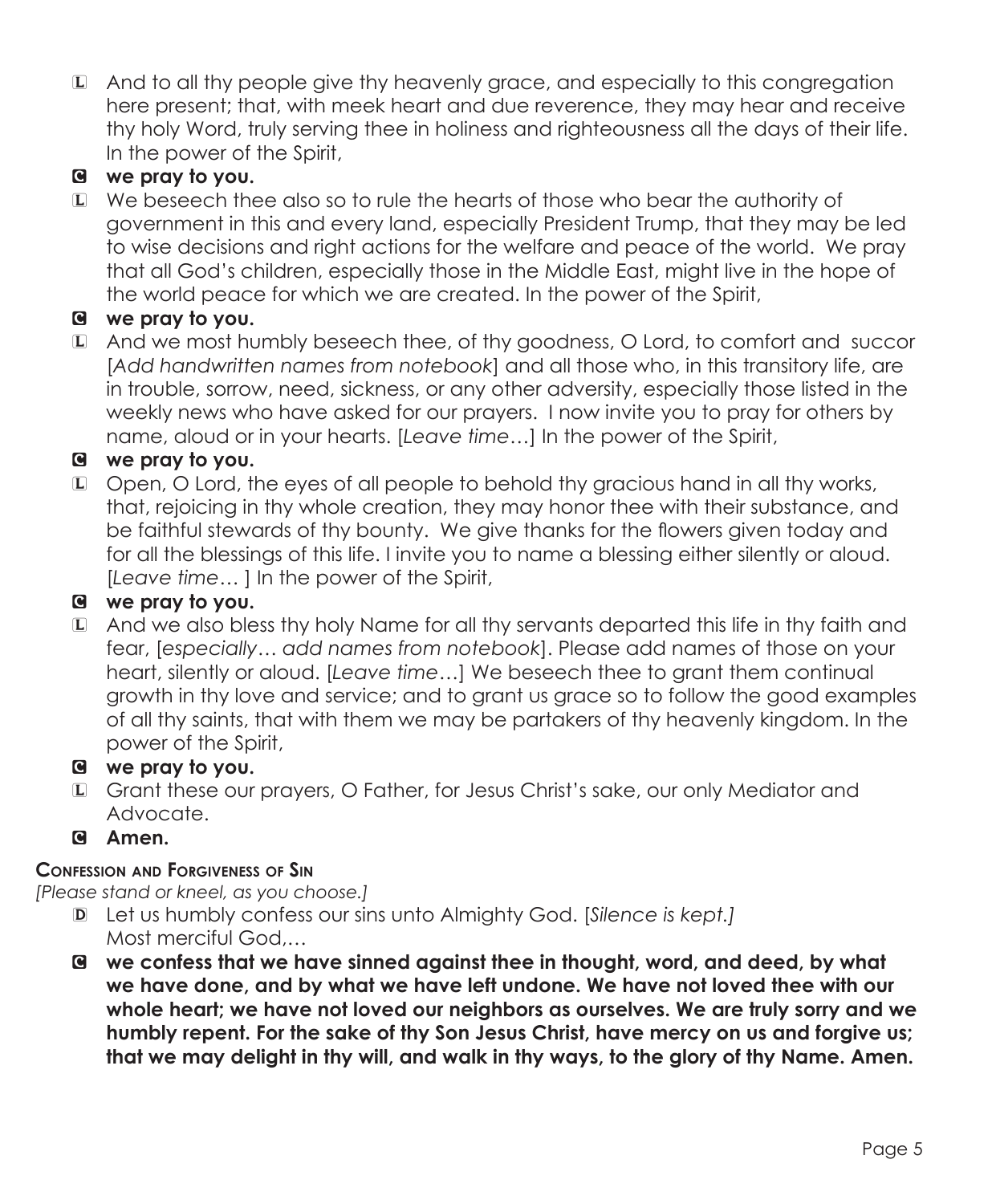- P Almighty God, our heavenly Father, who of his great mercy hath promised forgiveness of sins to those who with hearty repentance and true faith turn unto him, have mercy upon you, pardon and deliver you from all your sins, confirm and strengthen you in all goodness, and bring you to everlasting life; through Jesus Christ our Lord.
- C **Amen.**

# **Prayers and Blessings**

## **The Peace**

*[Please stand.]*

- P The peace of the Lord be always with you.
- C **And with thy spirit.**

# **The Holy Communion**

# **Offertory Sentence**

D Worthy art thou, O Lord our God, to receive glory and honor and power; for thou hast created all things, and by thy will they were created and have their being. Bring your tithes, gifts and offerings with hearts full of thanksgiving.

# **Offertory**

# **Presentation of the Offerings**

*[Please stand when the offerings of bread, wine, and money are presented by the Deacon.]*

- D As we receive these gifts, we acknowledge:
- C **All things come from thee, O Lord and of thine own have we given thee.**

**The Great Thanksgiving:** Eucharistic Prayer II

- P The Lord be with you.
- C **And with thy spirit.**
- P Lift up your hearts.
- C **We lift them up unto the Lord.**
- P Let us give thanks unto our Lord God.
- C **It is meet and right so to do.**
- P It is very meet, right, and our bounden duty, that we should at all times, and in all places, give thanks unto thee, O Lord, holy Father, almighty, everlasting God, Creator of the light and source of life, who hast made us in thine image, and called us to new life in Jesus Christ our Lord. Therefore with Angels and Archangels, and with all the company of heaven, we laud and magnify thy glorious Name; evermore praising thee, and saying,
- C **Holy, holy, holy, Lord God of Hosts: Heaven and earth are full of thy glory. Glory be to thee, O Lord Most High. Blessed is he that cometh in the name of the Lord. Hosanna in the highest.**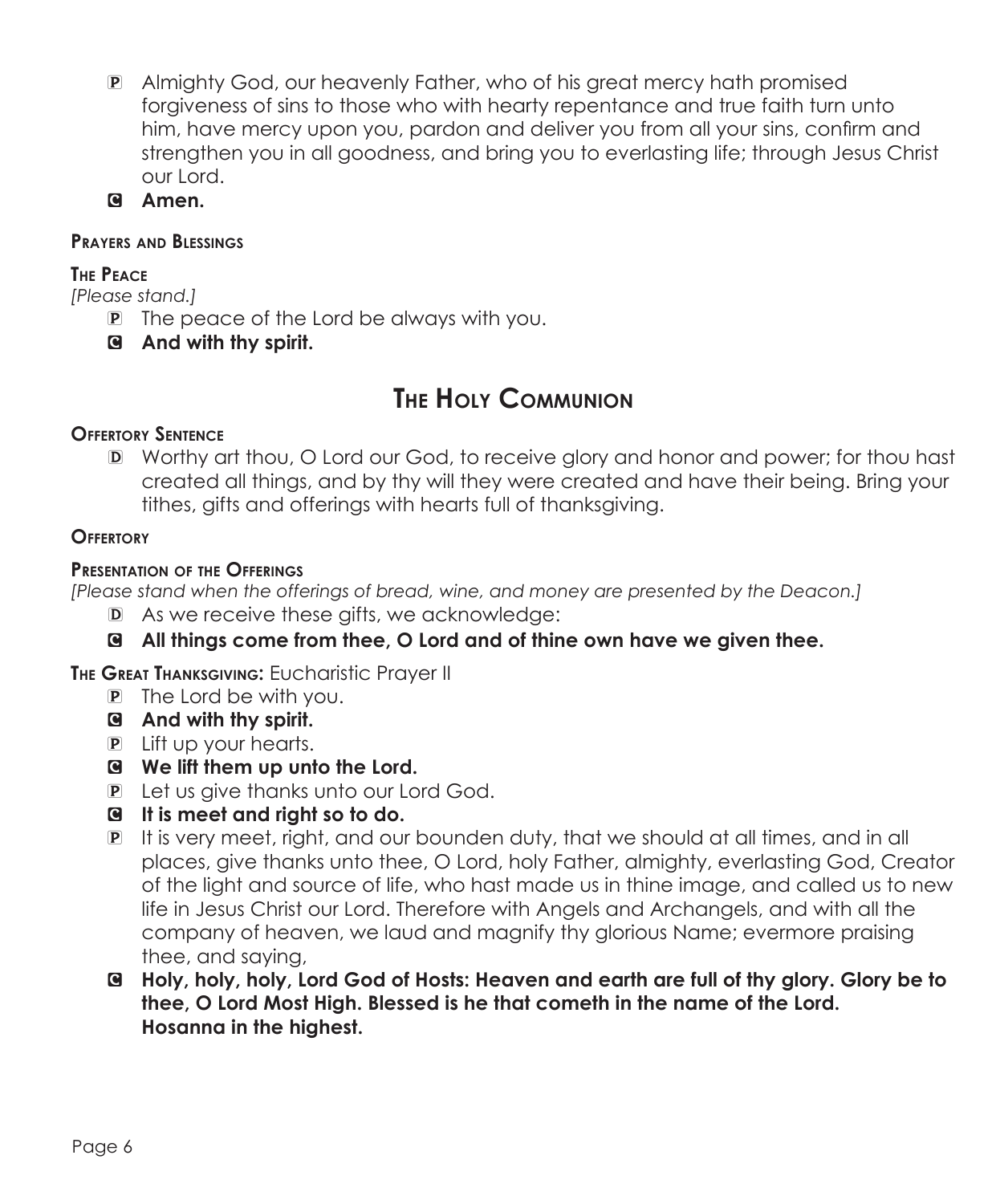*[Please kneel or stand, as you choose.]*

P All glory be to thee, O Lord our God, for that thou didst create heaven and earth, and didst make us in thine own image; and, of thy tender mercy, didst give thine only Son Jesus Christ to take our nature upon him, and to suffer death upon the cross for our redemption. He made there a full and perfect sacrifice for the whole world; and did institute, and in his holy Gospel command us to continue, a perpetual memory of that his precious death and sacrifice, until his coming again.

For in the night in which he was betrayed, he took bread; and when he had given thanks to thee, he broke it, and gave it to his disciples, saying, "Take, eat, this is my Body, which is given for you. Do this in remembrance of me."

 Likewise, after supper, he took the cup; and when he had given thanks, he gave it to them, saying, "Drink this, all of you; for this is my Blood of the New Covenant, which is shed for you, and for many, for the remission of sins. Do this, as oft as ye shall drink it, in remembrance of me."

 Wherefore, O Lord and heavenly Father, we thy people do celebrate and make, with these thy holy gifts which we now offer unto thee, the memorial thy Son hath commanded us to make; having in remembrance his blessed passion and precious death, his mighty resurrection and glorious ascension; and looking for his coming again with power and great glory. And we most humbly beseech thee, O merciful Father, to hear us, and, with thy Word and Holy Spirit, to bless and sanctify these gifts of bread and wine, that they may be unto us the Body and Blood of thy dearlybeloved Son Jesus Christ.

- C **And we earnestly desire thy fatherly goodness to accept this our sacrifice of praise and thanksgiving, whereby we offer and present unto thee, O Lord, our selves, our souls and bodies. Grant, we beseech thee, that all who partake of this Holy Communion may worthily receive the most precious Body and Blood of thy Son Jesus Christ, and be filled with thy grace and heavenly benediction; and also that we and all thy whole Church may be made one body with him, that he may dwell in us, and we in him; through the same Jesus Christ our Lord;**
- P By whom, and with whom, and in whom, in the unity of the Holy Ghost all honor and glory be unto thee, O Father Almighty, world without end.

# C **AMEN.**

# **The Lord's Prayer**

- P And now, as our Savior Christ hath taught us, we are bold to say,
- C **Our Father, who art in heaven, hallowed be thy Name, thy kingdom come, thy will be done, on earth as it is in heaven. Give us this day our daily bread. And forgive us our trespasses, as we forgive those who trespass against us. And lead us not into temptation, but deliver us from evil. For thine is the kingdom, and the power, and the glory, for ever and ever. Amen.**